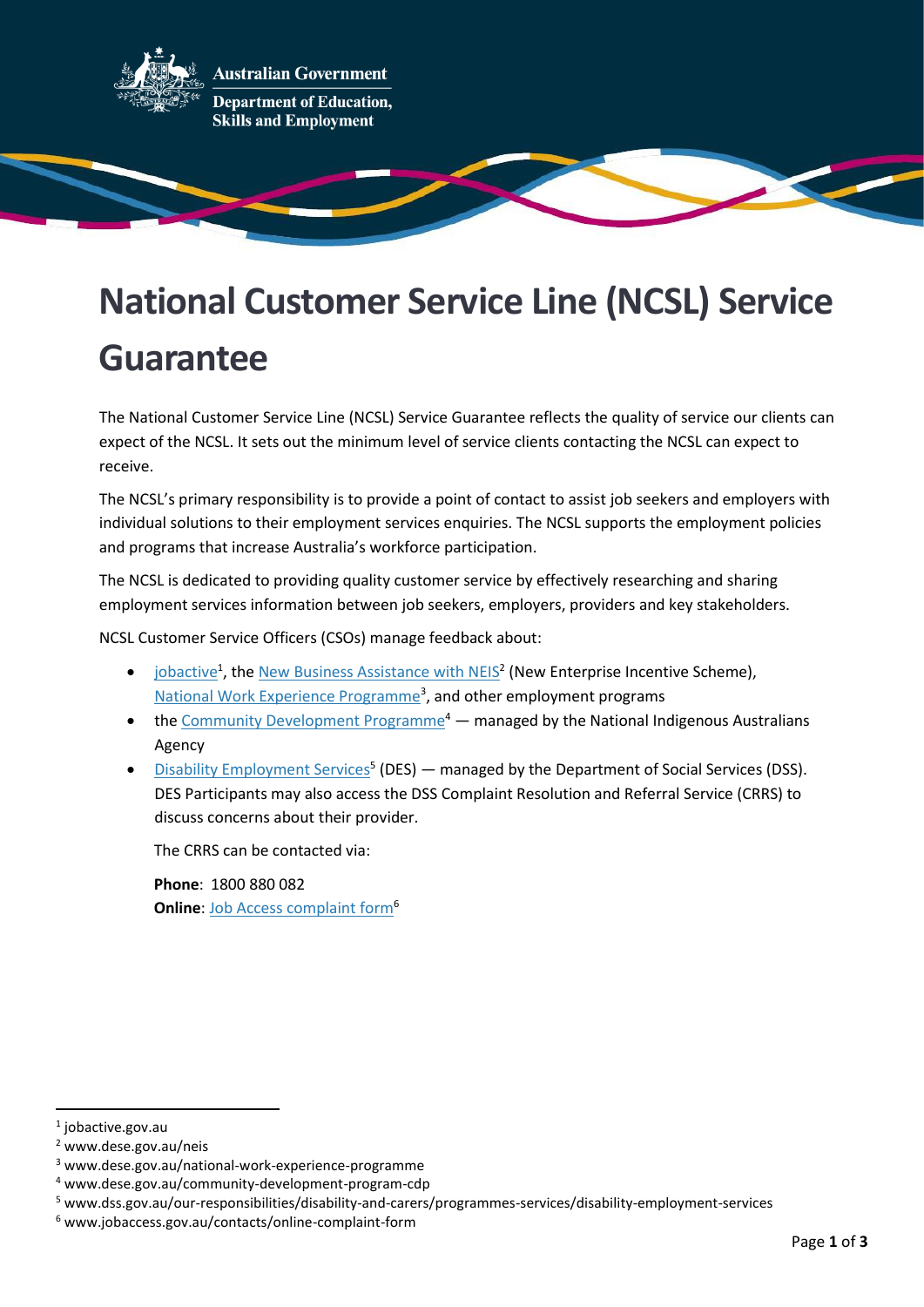### **What you can expect from us**

We will communicate clearly and treat you with respect and courtesy. Where we can, we will communicate with you using your preferred contact method.

We will:

- tell you how your complaint will be handled
- tell you how long it may take us to deal with your contact
- explain clearly what we can and cannot do

We aim to resolve your contact promptly and where a complaint is raised, we will provide you with an expected response timeframe.

The CSO involved in the complaint handling process will ensure that:

- you are reassured that making a complaint will not affect your future dealings with the organisation concerned
- priority is placed on resolving your complaint
- if you request a review of the handling of a previous complaint, the CSO will give you the opportunity to have your complaint reviewed.

#### **What we expect from you**

To help us meet our commitments, we ask that you:

- are polite, respectful, courteous and willing to listen
- give us a clear idea of your concerns and the outcome you are seeking
- tell us about any changes to your contact details or if you no longer want our help
- tell us if you need help to access our services, for example, if you need an interpreter or information in an alternative format.

#### **If you are unhappy with our service**

We welcome and value your feedback because it allows us to understand your experience and helps us to improve our service.

If you are unhappy with our service, you can submit a complaint in writing via:

**Email:** [nationalcustomerserviceline@dese.gov.au](mailto:nationalcustomerserviceline@dese.gov.au)

**Post:** The NCSL Manager Department of Education, Skills and Employment GPO Box 9880 ADELAIDE SA 5001

**Online**: [Complaints, Compliments and Suggestions form](https://www.dese.gov.au/about-us/resources/employment-services-complaints-compliments-and-suggestions)<sup>7</sup>

A Manager will review your complaint and will aim to provide a response to you regarding your complaint within 10 business days.

To better understand how the department manages complaints to seek the outcome you require, please read the [Complaints factsheet](https://www.dese.gov.au/about-us/resources/complaints-factsheet)<sup>8</sup> available on the department's **www.dese.gov.au** website.

 $7$  www.dese.gov.au/about-us/resources/employment-services-complaints-compliments-and-suggestions

<sup>8</sup> www.dese.gov.au/about-us/resources/complaints-factsheet